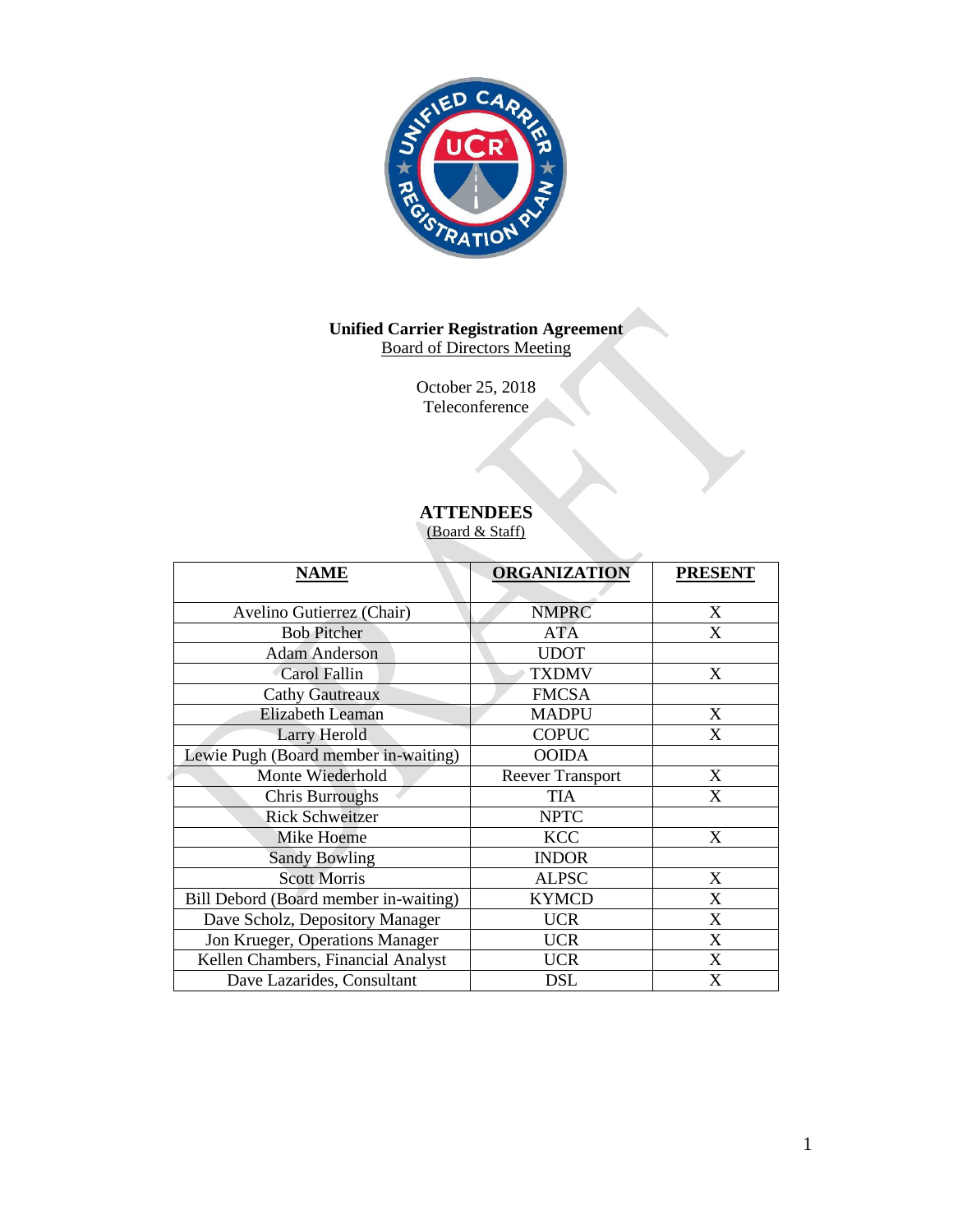## **MINUTES**

#### **Welcome, Call to Order & Introductions**

Chair Avelino Gutierrez called the meeting to order at 12:01 p.m. ET and welcomed attendees.

#### **Verification of Meeting Notice**

Mr. Gutierrez reported that the meeting notice was published in the Federal Register on October 10, 2018.

#### **Review & Approval of Agenda & Setting of Ground Rules**

Mr. Gutierrez asked for any questions or additions to the agenda and there were none. A MOTION was MADE and SECONDED to accept the agenda as presented. THE MOTION CARRIED.

### **Approval of Minutes of the September 27, 2018 UCR Board Meeting**

A MOTION was MADE and SECONDED to approve the draft minutes from the September 27, 2018 Board of Directors meeting. THE MOTION CARRIED.

#### **Critical Issues**

Mr. Gutierrez reported that the FMCSA has not yet ruled on UCR fees for the 2019 registration year.

Scott Morris reported that the new UCR National Registration System was launched on September 28 and is now processing remaining registrations for 2018.

#### **Updates Concerning UCR Legislation**

There was no report.

#### **Report of FMCSA**

Rick Wood reported that FMCSA continues to process the nominations of two Board members in-waiting (Lewie Pugh & Bill Debord).

### **Report of UCR Administrator (Kellen)**

Dave Scholz and Jon Krueger reviewed the monthly management report and answered questions.

### **Report of DSL Transportation Services, Inc.**

Dave Lazarides instructed any state administrators needing assistance with accessing carrier contact lists from the new National Registration System, or conducting email campaigns, to contact him directly.

Mr. Lazarides reviewed his monthly report on the Focused Anomalies Review (FARs) program and answered questions.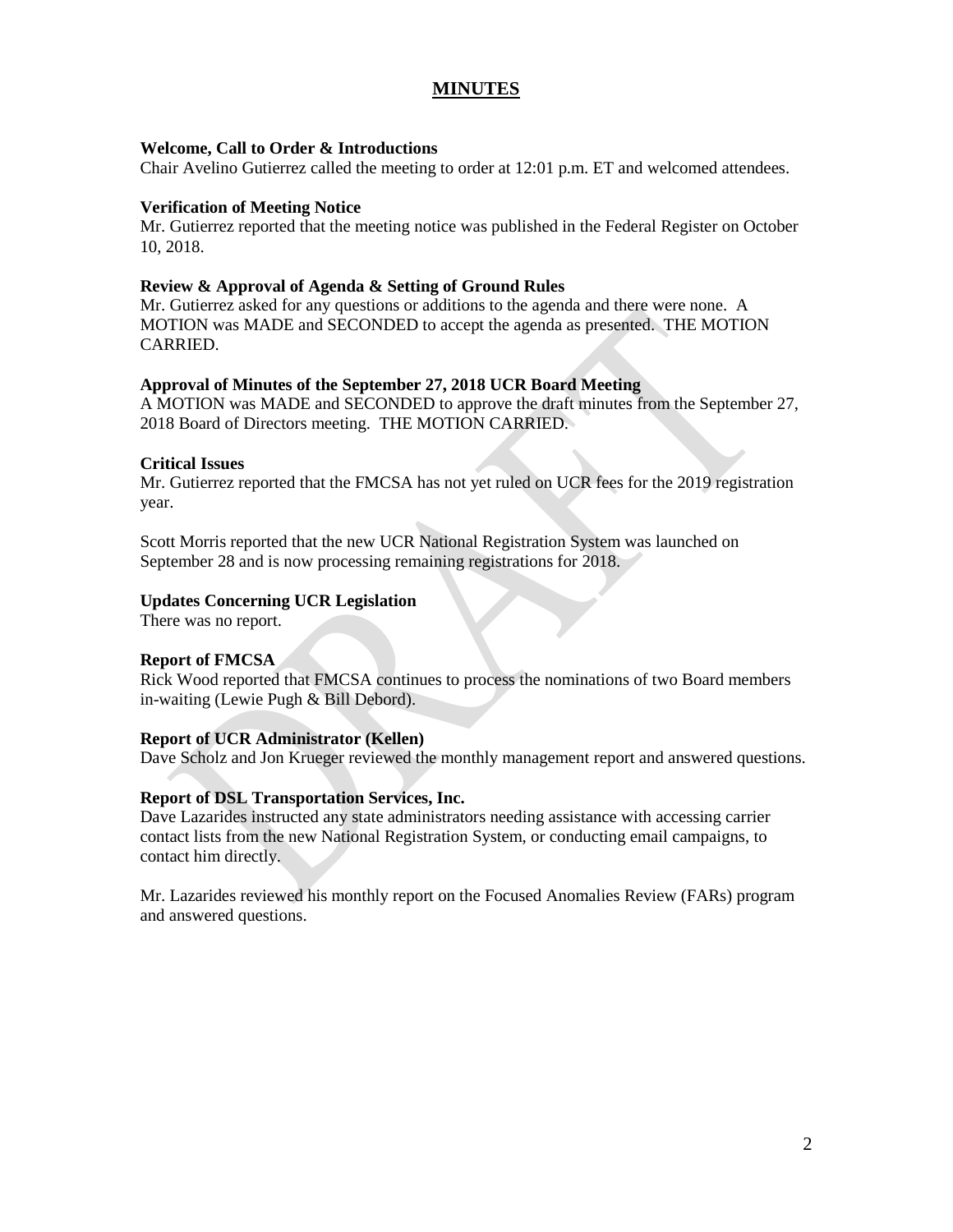### **Subcommittee Reports**

- **Audit Subcommittee** No report.
- **Finance Subcommittee**

Chair Elizabeth Leaman reported that her subcommittee will meet next week in Massachusetts.

- **Registration System Subcommittee** No report.
- **Procedures Subcommittee**  No report.
- **Dispute Resolution Subcommittee** No report.
- **Industry Advisory Subcommittee**  No report.

### **Old/New Matters**

Mr. Gutierrez reported that the National School Transportation Association will deliver a presentation to the UCR Board at the December 13 meeting in Washington, DC.

Following several questions about the new National Registration System, Mr. Gutierrez instructed states to contact the UCR helpdesk at [helpdesk@ucr.gov](mailto:helpdesk@ucr.gov) or 1-833-UCR-PLAN.

Following several questions about the upcoming UCR registration notice postcard mailing to carriers in non-participating states, Mr. Krueger instructed states to contact Maryam Ismael [\(mismael@ucrplan.org\)](mailto:mismael@ucrplan.org) at UCR Headquarters for a copy of the draft text being prepared for the postcard.

### **Future UCR Meetings**

### Board of Directors

Teleconferences

- Nov. 8, 2018 at Noon ET
- February 28, 2019 at Noon ET
- March 28, 2019 at Noon ET
- $\bullet$  May 2, 2019 at Noon ET

#### In person

- December 13, 2018 (Washington, DC)
- $\bullet$  January 29, 2019 (Tampa, FL)
- $\bullet$  June 4, 2019 (Rapid City, SD)